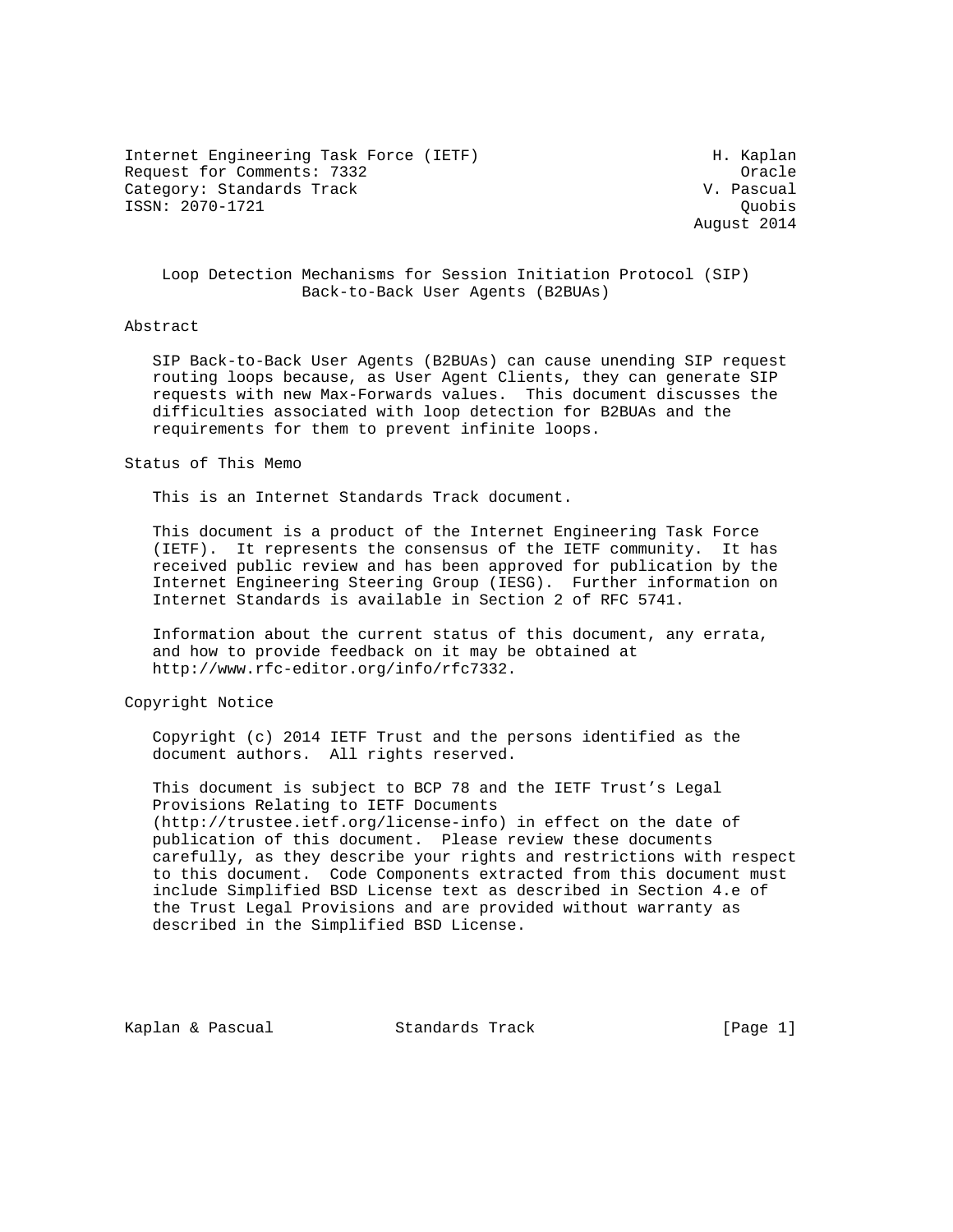Table of Contents

| 4. B2BUA Loop-Detection Behavior 3 |  |
|------------------------------------|--|
| 5. B2BUA Max-Forwards Behavior 4   |  |
| 6. B2BUA Max-Breadth Behavior 4    |  |
| 7. Security Considerations 4       |  |
|                                    |  |
| References                         |  |

### 1. Introduction

 SIP provides a means of preventing infinite request forwarding loops in [RFC3261], and a means of mitigating parallel forking amplification floods in [RFC5393]. Neither document normatively defines specific behavior for B2BUAs, however.

 Unbounded SIP request loops have actually occurred in SIP deployments numerous times. The cause of loops is usually misconfiguration, but the reason they have been unbounded/unending is they crossed B2BUAs that reset the Max-Forwards value in the SIP requests they generated on their User Agent Client (UAC) side. Although such behavior is technically legal per [RFC3261] because a B2BUA is a UAC, the resulting unbounded loops have caused service outages and make troubleshooting difficult.

 Furthermore, [RFC5393] also provides a mechanism to mitigate the impact of parallel forking amplification issues, through the use of a "Max-Breadth" header field. If a B2BUA does not pass this header field on, parallel forking amplification is not mitigated with the [RFC5393] mechanism.

 This document defines normative requirements for Max-Forwards and Max-Breadth header field behaviors of B2BUAs, in order to mitigate the effect of loops and parallel forking amplification.

2. Conventions

 The key words "MUST", "MUST NOT", "REQUIRED", "SHALL", "SHALL NOT", "SHOULD", "SHOULD NOT", "RECOMMENDED", "MAY", and "OPTIONAL" in this document are to be interpreted as described in BCP 14, RFC 2119 [RFC2119].

 B2BUA terminology and taxonomy used in this document is based on [RFC7092].

Kaplan & Pascual Standards Track [Page 2]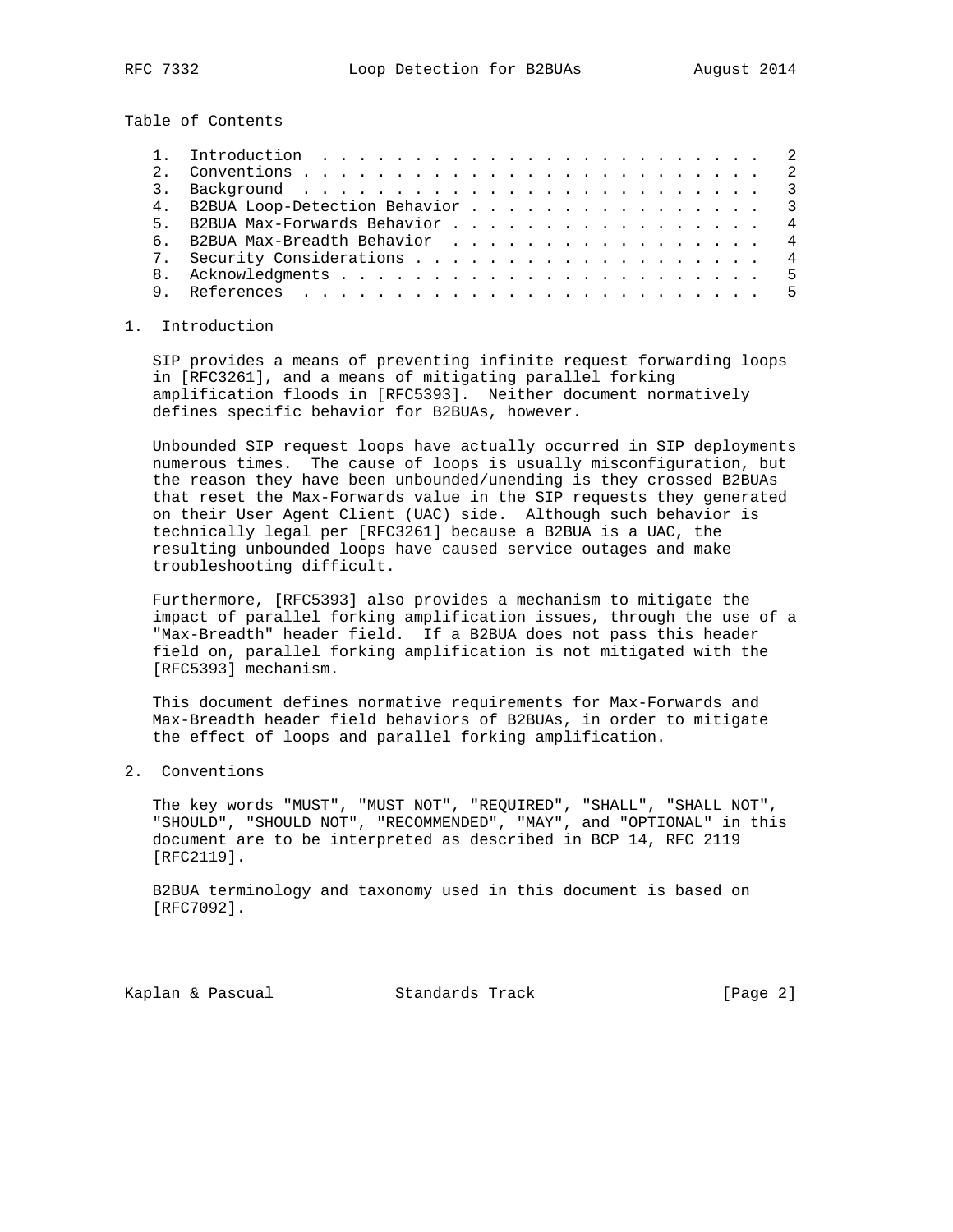# 3. Background

 Within the context of B2BUAs, the scope of the SIP protocol ends at the User Agent Server (UAS) side of the B2BUA, and a new one begins on the UAC side. A B2BUA is thus capable of choosing what it wishes to do on its UAC side independently of its UAS side, and still remains compliant with [RFC3261] and its extensions. For example, any B2BUA type defined in [RFC7092] other than Proxy-B2BUA may create the SIP request on its UAC side without copying any of the Via header field values received on its UAS side. Indeed there are valid reasons for it to do so; however, this prevents the Via-based loop detection mechanism defined in [RFC3261] and updated by [RFC5393] from detecting SIP request loops any earlier than by reaching a Max- Forwards limit.

 Some attempts have been made by B2BUA vendors to detect request loops in other ways: by keeping track of the number of outstanding dialog forming requests for a given caller/called URI pair; or by detecting when they receive and send their own media addressing information too many times in certain cases when they are a signaling/media-plane B2BUA; or by encoding a request instance identifier in some field they believe will pass through other nodes, and detecting when they see the same value too many times.

 All of these methods are brittle and prone to error, however. They are brittle because it is very hard to accurately define when a value has been seen "too many times". Requests can and do fork before and after B2BUAs process them, and requests legitimately spiral in some cases, leading to incorrect determination of loops. The mechanisms are prone to error because there can be other B2BUAs in the loop's path that interfere with the particular mechanism being used.

 Ultimately, the last defense against loops becoming unbounded is to limit how many SIP hops any request can traverse, which is the purpose of the SIP Max-Forwards field value. If B2BUAs were to at least copy and decrement the Max-Forwards header field value from their UAS to the UAC side, loops would not continue indefinitely.

#### 4. B2BUA Loop-Detection Behavior

 It is RECOMMENDED that B2BUAs implement the loop-detection mechanism for the Via header field, as defined for a proxy in [RFC5393].

Kaplan & Pascual Standards Track [Page 3]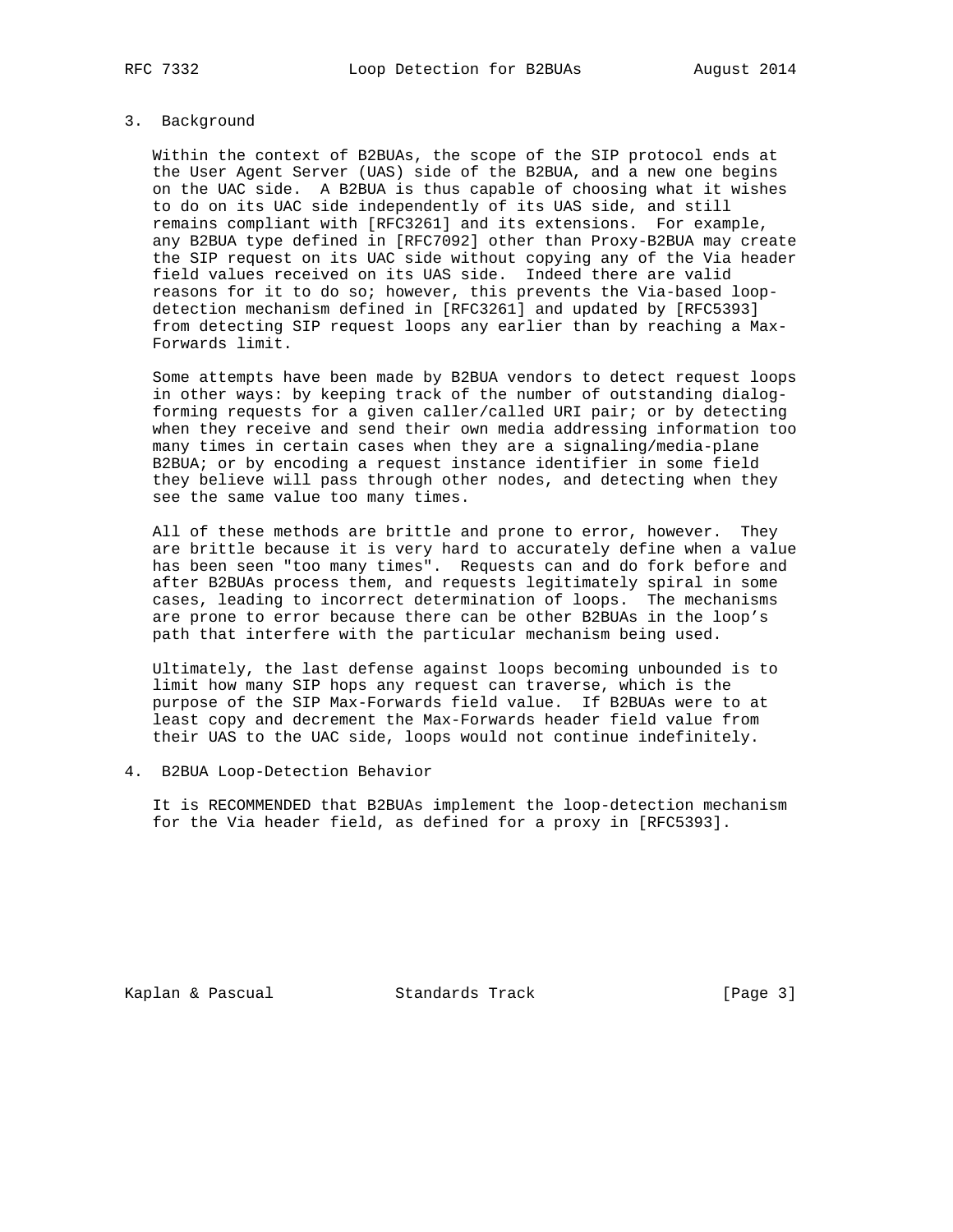### 5. B2BUA Max-Forwards Behavior

 This section applies for dialog-forming and out-of-dialog SIP requests. B2BUAs MAY perform the same actions for in-dialog requests, but doing so may cause issues with devices that set Max- Forwards values based upon the number of received Via or Record-Route headers.

 All B2BUA types MUST copy the received Max-Forwards header field from the received SIP request on their UAS side, to any request(s) they generate on their UAC side, and decrement the value, as if they were a proxy following the requirements described in [RFC3261].

 Being a UAS, B2BUAs MUST also check the received Max-Forwards header field and reject or respond to the request if the value is zero, as defined in [RFC3261].

 If the received request did not contain a Max-Forwards header field, one MUST be created in any request generated in the UAC side, as described for proxies in Section 16.6, Step 3 of [RFC3261]. As in that specification, the value of the new Max-Forwards header SHOULD be 70.

6. B2BUA Max-Breadth Behavior

 All B2BUA types MUST copy the received Max-Breadth header field from the received SIP request on their UAS side, to any request(s) they generate on their UAC side, as if they were a proxy following the requirements described in [RFC5393].

 B2BUAs of all types MUST follow the requirements imposed on Proxies as described in Section 5.3.3 of [RFC5393], including generating the header field if none is received, limiting its maximum value, etc.

 B2BUAs that generate parallel requests on their UAC side for a single incoming request on the UAS side MUST also follow the rules for Max- Breadth handling in [RFC5393] as if they were a parallel forking proxy.

7. Security Considerations

 The security implications for parallel forking amplification are documented in Section 7 of [RFC5393]. This document does not introduce any additional issues beyond those discussed in [RFC5393].

 Some B2BUAs reset the Max-Forwards and Max-Breadth header field values in order to obfuscate the number of hops a request has already traversed, as a privacy or security concern. Such goals are at odds

Kaplan & Pascual Standards Track [Page 4]